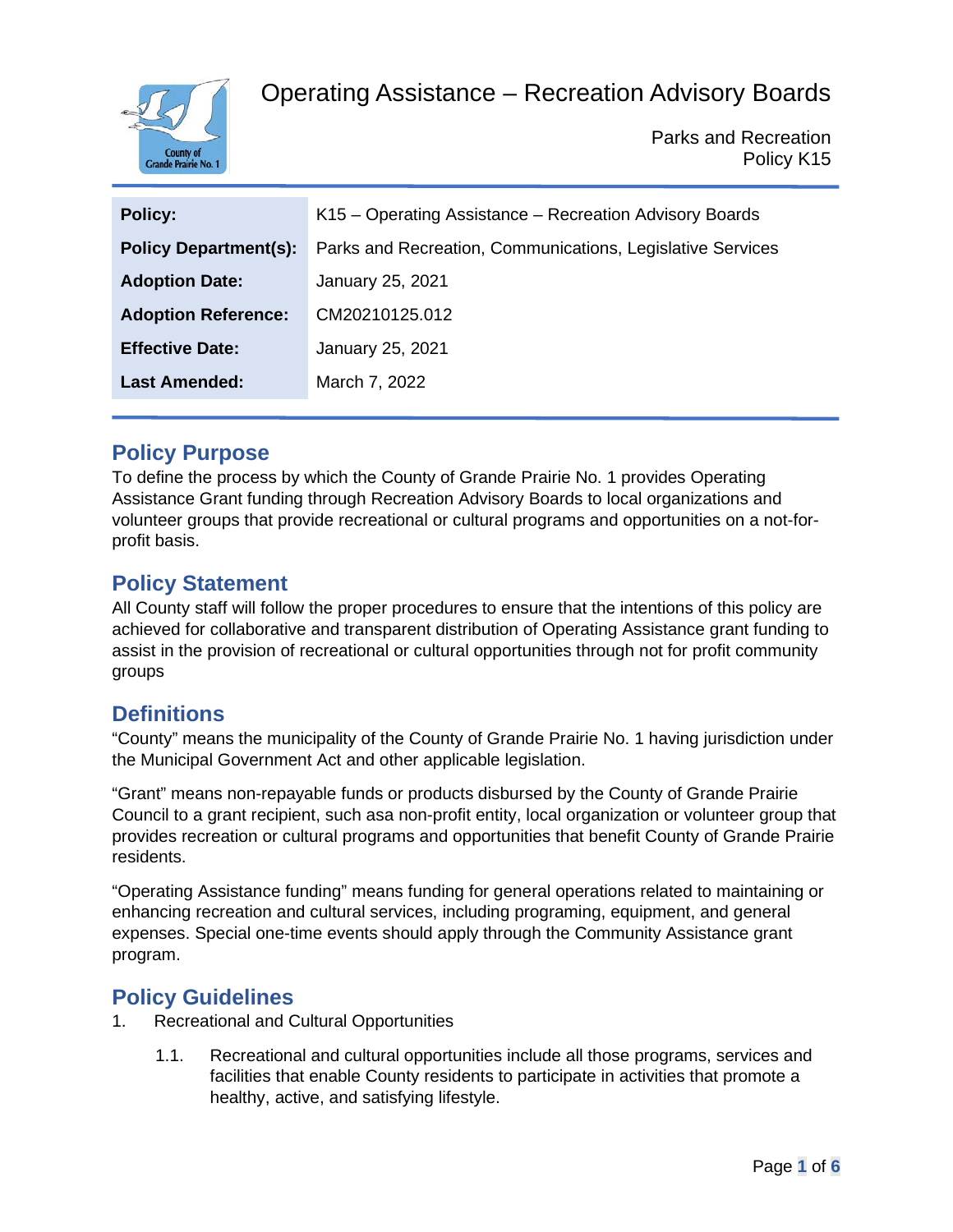

- 2. County Recreation Advisory Board Designations and Boundaries
	- 2.1. County Council allocates Operating Assistance Grant funding through the existence of the six (6) County Recreation Advisory Boards as defined in County Policy K17 - Recreation Advisory Boards.
- 3. County Recreation Advisory Board Membership
	- 3.1. Nomination and vacancies for members at large are handled as per County Policy B30 – Public Appointment to Boards and Committees Policy and Policy K17 – Recreation Advisory Boards.
- 4. County Recreation Advisory Board Responsibilities
	- 4.1. County Recreation Advisory Boards shall encourage applications from eligible organizations and groups. Recreation Advisory Boards will meet annually in May of each year as a minimum to review applications for Operating Assistance Grant funding, or as often as directed by County Council.
- 5. County Recreation Advisory Board Funding
	- 5.1. County Council will allocate Operating Assistance Grant funding annually to each of the six (6) Recreation Advisory Boards. The allocations will include a common base level of funding for each board on a per capita allotment with a 3% yearly escalator. The level of funding will be established during County Council's annual budget process and will be financed through general revenues, or another funding source as may be determined by Council.
	- 5.2. Any Operating Assistance Recreation Advisory Board Grant funding initially budgeted, but not allocated (undersubscribed) during the Recreation Advisory Boards Annual Meeting, will be transferred to the Community Grants Reserve.
	- 5.3. County Recreation Advisory Boards will review all applications for Operating Assistance Grant funding from community-based organizations and will recommend specific Grant allocations, within the allotted budget, to County Council.
- 6. Applications for Funding
	- 6.1. Applicants seeking Operating Assistance Grant funding from County Recreation Advisory Boards shall complete an online application that can be accessed on the County of Grande Prairie website.
	- 6.2. Applications to Recreation Advisory Boards can be made for funds to a maximum of \$5,000 for recreational and cultural programming or for infrastructure improvements including:
		- 6.2.1. land or buildings;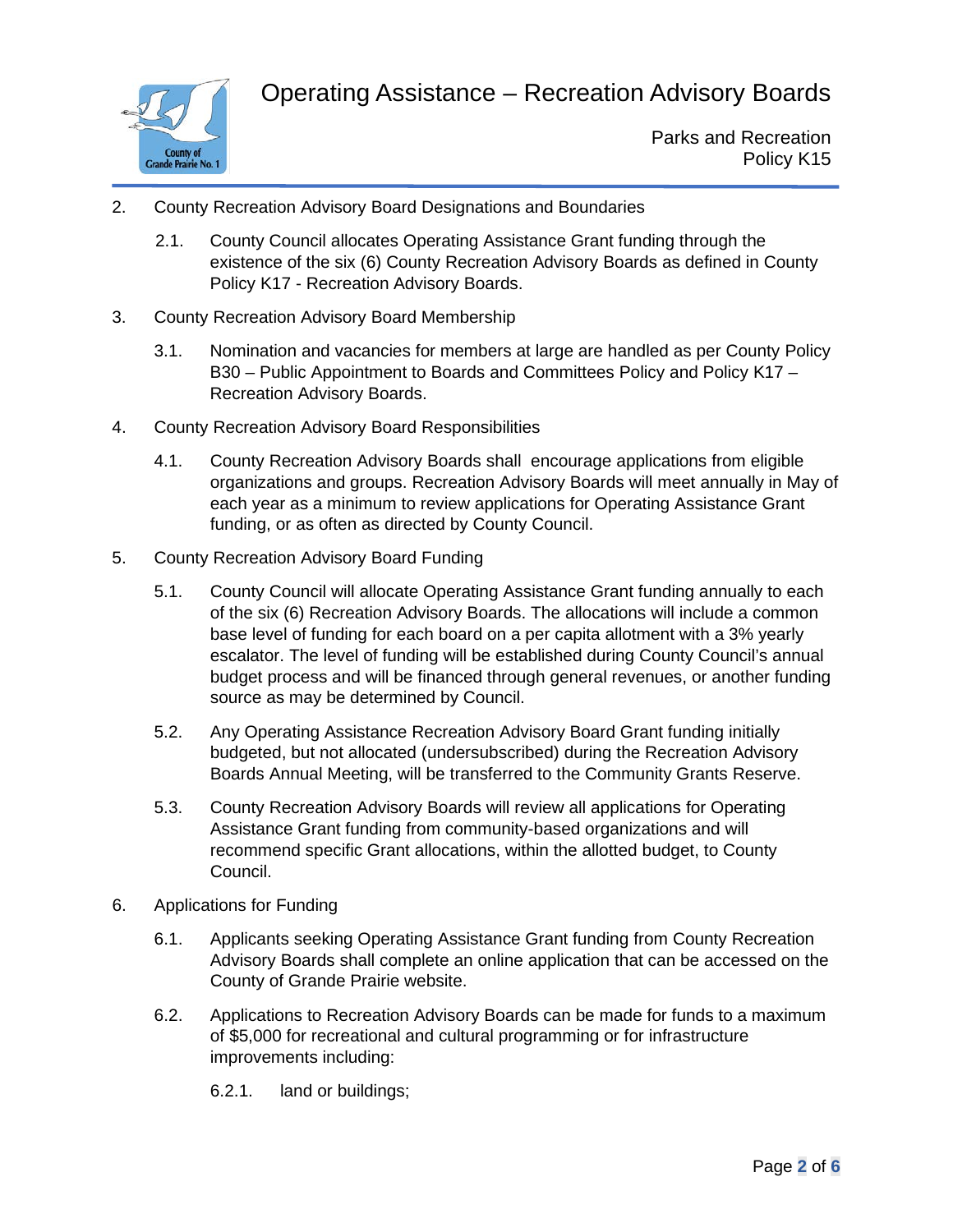

- 6.2.2. facility construction, renovation or repair;
- 6.2.3. facility assessment, study design or construction documents to support the above projects;
- 6.2.4. furnishings or equipment for use at community operated facilities; and
- 6.2.5. site improvements
- 6.3. Applications must be submitted through County of Grande Prairie's website by the deadline of April 1 of each year or the next business day, or unless otherwise advertised.
- 6.4. Organizations are only eligible to submit one application per intake.
- 6.5. The same program(s) or project(s) cannot be funded by two separate groups.
- 6.6. Religious faith based groups may apply if the program services provide a recreational and cultural benefit to the broader community, they are a registered charity or incorporated non-profit, the Grant funding isnot used towards religious activities and the program is inclusive to all members of the community regardless of race, sexual orientation or religion.
- 6.7. Family & Community Support Services (FCSS) may assist community groups with applications but are not qualified to seek funding for their own FCSS programs through this Grant.
- 6.8. Recreation Boards may provide funding for programs that do not meet FCSS provincial requirement but enhance the social supports in the County.
- 6.9. Applications for Operating Assistance Grant funding must include:
	- 6.9.1. Total budget for the program or project
	- 6.9.2. Program or project objectives
	- 6.9.3. Benefit to County residents
	- 6.9.4. Member information, including both total and County resident members or participants
	- 6.9.5. Level of volunteerism and fundraising efforts
	- 6.9.6. Which Recreation Advisory Board the application is being made to (only one can be selected). Groups must apply to the Recreation Advisory Board that they are located within geographically as perSchedule 'A'
	- 6.9.7. Proof of valid insurance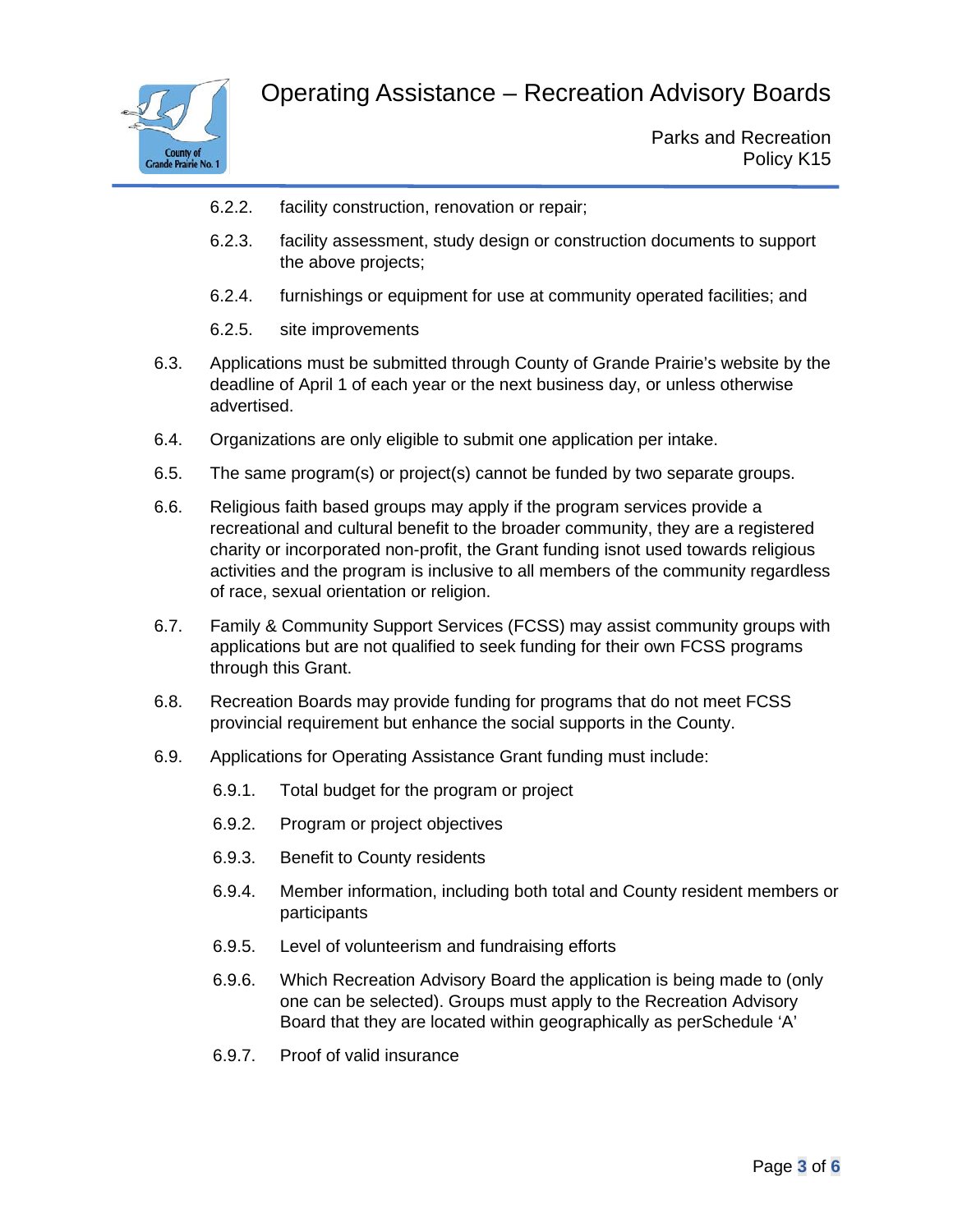

- 6.10. Applications for Operating Assistance Grant funding must demonstrate that the opportunities being provided are open for the use and enjoyment of all County residents. If user fees are charged, all users will be charged at the same rate. Preference will be given to projects that:
	- 6.10.1. Benefit a large number of County residents
	- 6.10.2. Provide a life skill such as swimming lessons
	- 6.10.3. Provide evidence that there is a large volume of volunteerism and/or fundraising
	- 6.10.4. Demonstrate success in achieving project or program goals
	- 6.10.5. Include a well-organized business plan that includes performance measures
- 7. Application Review
	- 7.1. Applications will be reviewed at the Annual Recreation Advisory Board Meeting in May of each year.
	- 7.2. Applicants who receive an annual Facility Operating Grant (as per County Policy K14 – Operating Assistance - Facilities) cannot apply for Recreation Advisory Board Operating Assistance Grant funding that is intended to offset additional facilty operating expenses. They may only apply for programming requirements.pr. The Operating Assistance Grant funding does not allow for "top-up" funding for utility expenses covered in Policy K14 – Operating Assistance - Facilities.
	- 7.3. Only groups that have submitted a formal application will be considered for Operating Assistance Grant funding.
- 8. Recommendations of the Board
	- 8.1. County Recreation Advisory Boards will review all applications for Operating Assistance Grant funding and will recommend specific grant allocations within the allotted budget to County Council. County Council will review the Recreation Advisory Board recommendations and ratify or amend as applicable.
- 9. Notification
	- 9.1. Upon approval of the request by County Council, each applicant will be advised of the status of their application and notified with two business weeks of Council approval
- 10. Distribution of Funds
	- 10.1. Upon approval by County Council, funding will be distributed to successful applicants in June of each year.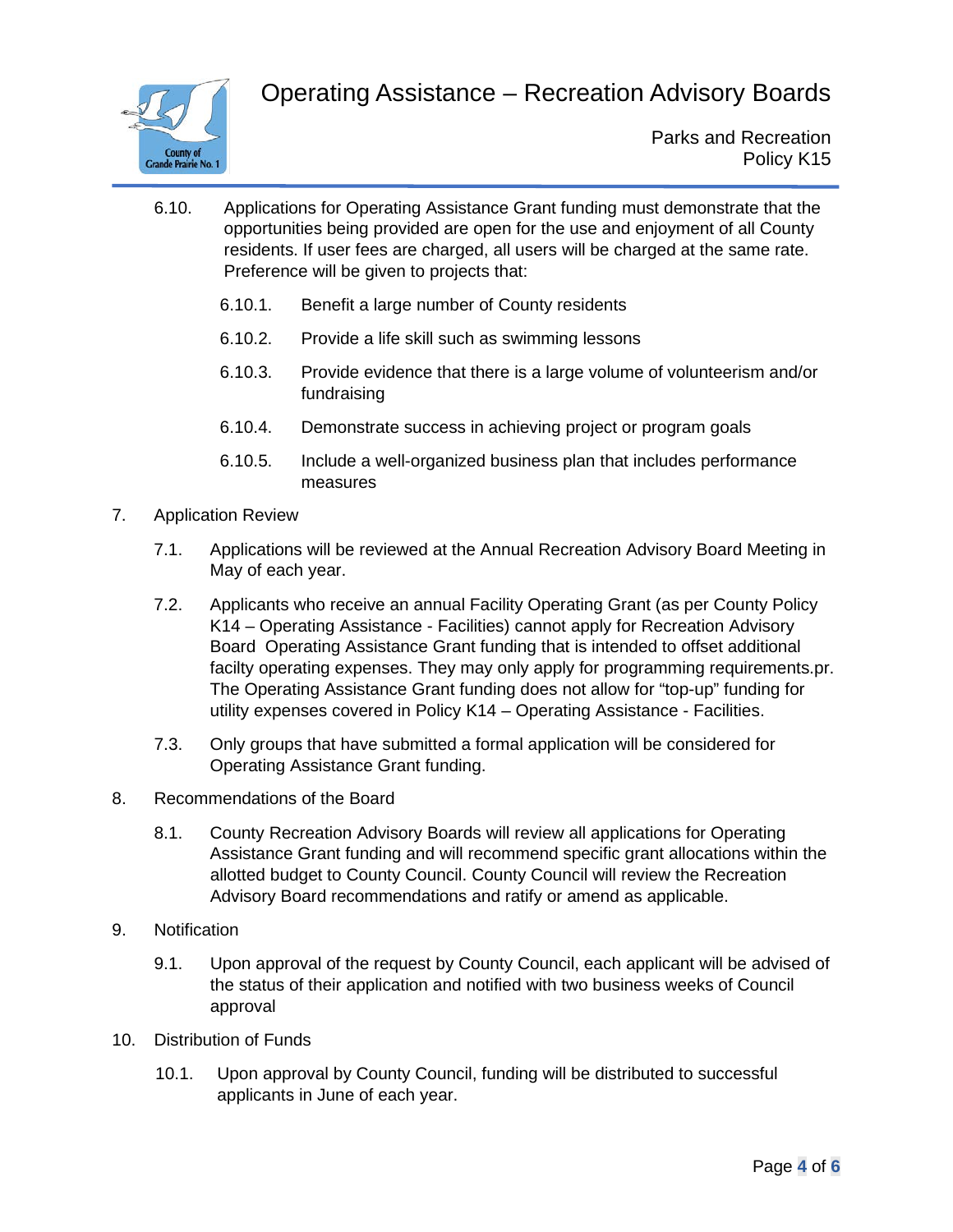

Parks and Recreation Policy K15

- 11. Reporting Requirements
	- 11.1. Organizations receiving Operating Assistance Grant funding through the Recreation Advisory Boards must submit a letter outlining how the funds were spent and impact on the community by the end of the calendar year to be eligible for future funding.
- 12. Recognition
	- 12.1. All Grants recipients must publicly recognize the contributions that the County made to their project as reasonably requested by Council.

#### **Attachments**

Schedule 'A' – Map Depicting the Recreation Board Boundaries

| <b>Legal Authorities</b>      | Municipal Government Act, RSA 2000, c M-26           |
|-------------------------------|------------------------------------------------------|
|                               | Freedom of Information and Protection of Privacy Act |
| <b>Related Plans,</b>         | B1 - Policy Development                              |
| <b>Bylaws, Policies, Etc.</b> | B30 - Appointment to Boards and Committees           |
|                               | C27 - Community Grants Reserve                       |
|                               | C31 - Budget Development                             |
|                               | K5 - Capital Assistance Grant                        |
|                               | K6 - Community Assistance Grant                      |
|                               | K14 – Operating Assistance – Facilities              |
|                               | K17 - Recreation Advisory Boards                     |
| <b>Other</b>                  | N/A                                                  |

#### **References**

#### **Revision History**

| <b>Review Date</b> | <b>Description</b>                  |
|--------------------|-------------------------------------|
| March 7, 2022      | Reviewed and Amended CM20220307.016 |
| January 25, 2021   | Adoption Date - CM20210125.012      |